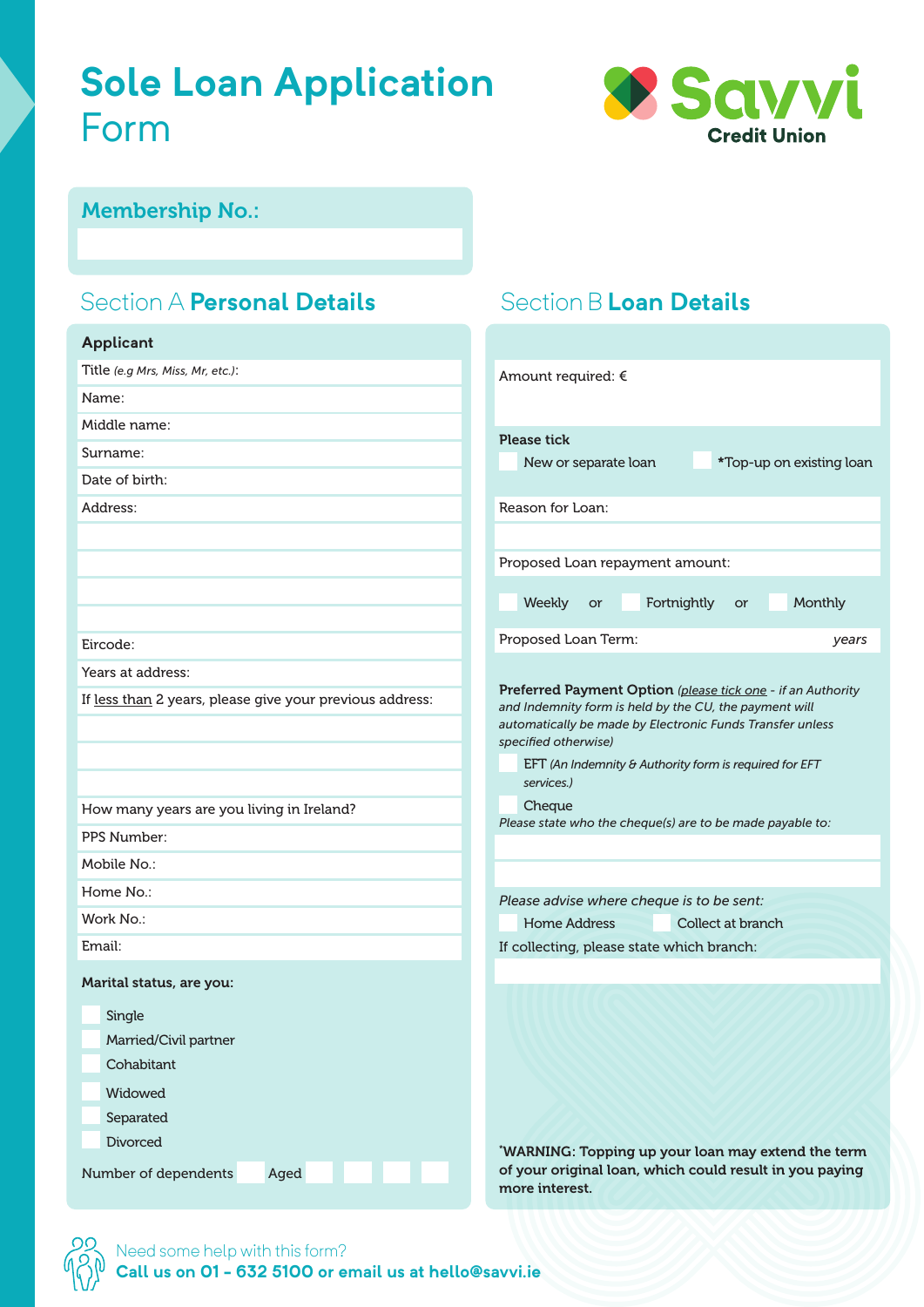## Section C **Employment Details**

| <b>Applicant</b>                                                                                                    | If self-employed                      |
|---------------------------------------------------------------------------------------------------------------------|---------------------------------------|
| Occupation:                                                                                                         | <b>Business name:</b>                 |
| Position held:                                                                                                      | <b>Business address:</b>              |
| Name of employer:                                                                                                   |                                       |
| Employer's address:                                                                                                 |                                       |
|                                                                                                                     |                                       |
|                                                                                                                     |                                       |
|                                                                                                                     | Eircode:                              |
|                                                                                                                     | Years in business:                    |
| Eircode:                                                                                                            | Business telephone no.:               |
| How long in current employment?<br>years                                                                            | <b>Companies Registration Office:</b> |
|                                                                                                                     | Company registration no.:             |
| <b>Employment type</b>                                                                                              |                                       |
| <b>Full time</b><br>Part time<br>Permanent                                                                          |                                       |
| Temporary*<br>Contract*<br>Apprenticeship*                                                                          |                                       |
| Expiry date:                                                                                                        |                                       |
| Do you require a work permit/visa<br>to be in gainful employment in Ireland?<br>Please tick,<br>Yes or<br><b>No</b> |                                       |
| If yes, please stipulate type and expiry date of visa:                                                              |                                       |
| Type:                                                                                                               |                                       |
| Expiry:                                                                                                             |                                       |
|                                                                                                                     |                                       |

## Section D **Financial Details**

| <b>Income</b>                             |                      |               |        |                     |
|-------------------------------------------|----------------------|---------------|--------|---------------------|
| Salary/Wage                               | <b>Annual Income</b> | take home pay | weekly | fortnightly monthly |
| Basic salary/pension (applicant):         |                      |               |        |                     |
| Basic salary/pension (spouse/partner):    |                      |               |        |                     |
| Non-salary Income                         | type of payment      | amount        | weekly | fortnightly monthly |
| Social Welfare payments (applicant):      |                      |               |        |                     |
| Social Welfare payments (spouse/partner): |                      |               |        |                     |
| Additional household income:              |                      |               |        |                     |
| Additional household income:              |                      |               |        |                     |
|                                           |                      |               |        |                     |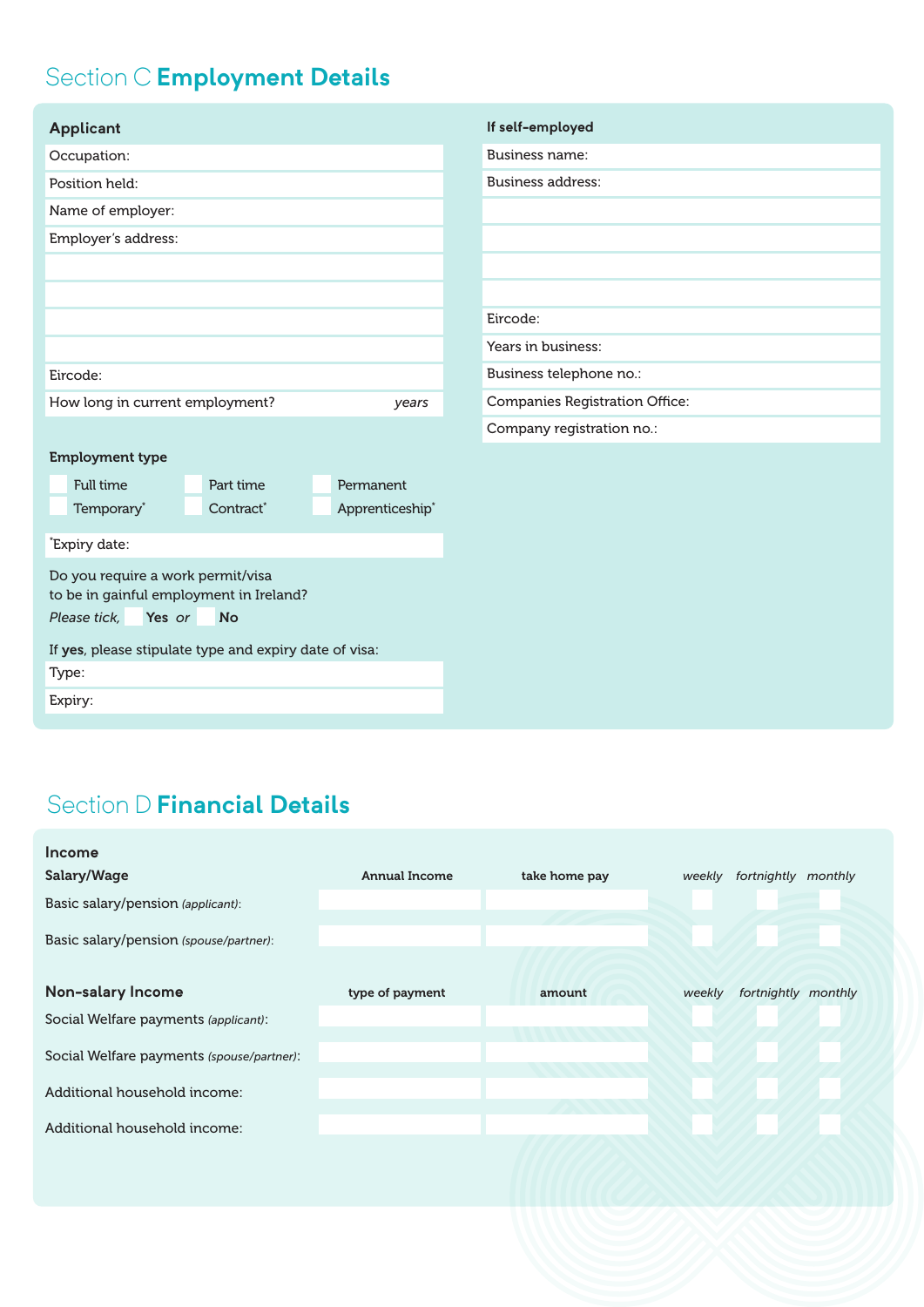## Section E **Household Expenditure**

|                                                                                                                         | Repayment<br>Amount | <b>Balance</b><br>Outstanding                                        | weekly monthly | Will any of these loans<br>be cleared with the<br>proceeds of this loan?* |
|-------------------------------------------------------------------------------------------------------------------------|---------------------|----------------------------------------------------------------------|----------------|---------------------------------------------------------------------------|
| Mortgage on family home:<br>Is mortgage repayment temporarily reduced:                                                  | €<br><b>Yes</b>     | $\in$<br>No (if Yes, please supply written agreement from your bank) |                | <b>Yes</b><br><b>No</b>                                                   |
| Mortgage on second property: $\epsilon$                                                                                 |                     | $\in$                                                                |                | <b>Yes</b><br><b>No</b>                                                   |
| Is mortgage repayment temporarily reduced:<br><b>Yes</b><br>No (if Yes, please supply written agreement from your bank) |                     |                                                                      |                |                                                                           |
| Car Loan <sup>*</sup> :                                                                                                 | €                   | €                                                                    |                | <b>Yes</b><br><b>No</b>                                                   |
| Credit Card*:                                                                                                           | €                   | €                                                                    |                | <b>Yes</b><br><b>No</b>                                                   |
| Other loans (not including Savvi)*:                                                                                     | €                   | €                                                                    |                | <b>Yes</b><br><b>No</b>                                                   |
| Rent:                                                                                                                   | €                   |                                                                      |                |                                                                           |
| Management fees (if applicable):                                                                                        | €                   | $\in$                                                                |                |                                                                           |
| Child-minding fees:                                                                                                     | €                   |                                                                      |                |                                                                           |
| Maintenance:                                                                                                            | €                   |                                                                      |                |                                                                           |
| Other expenditure:                                                                                                      | €                   |                                                                      |                |                                                                           |
| Please specify:                                                                                                         |                     |                                                                      |                |                                                                           |

*\*If any of the above items are identifi ed as to be repaid from the proceeds of this loan, please provide the most recent Statement of the Account, specifying the relevant BIC and IBAN.*

## Section G **Data Protection**

Under the General Data Protection Regulation (the "GDPR"), we are required to explain to you why we are asking for information about you, how we intend to use the information you provide to us and whether we will share this information with anyone else.

Savvi Credit Union provides this information in a detailed Loan Data Protection Statement which may be found on our Loan information page on the Savvi website. You may also request a copy from a member of staff at any time.

The Loan Data Protection Statement outlines the categories of data we will collect for and about you during the Loan Application Process and the term of the loan where your application is successful.

It also outlines our lawful basis for processing the data, the processing activities we undertake, the categories of recipients of the data and our retention periods.

Some of the processing may include Special Category Personal data relating to your health. We will request your explicit consent when we are collecting this data from you.

We encourage you to read this notice and to request further information or clarification from a member of staff where required.